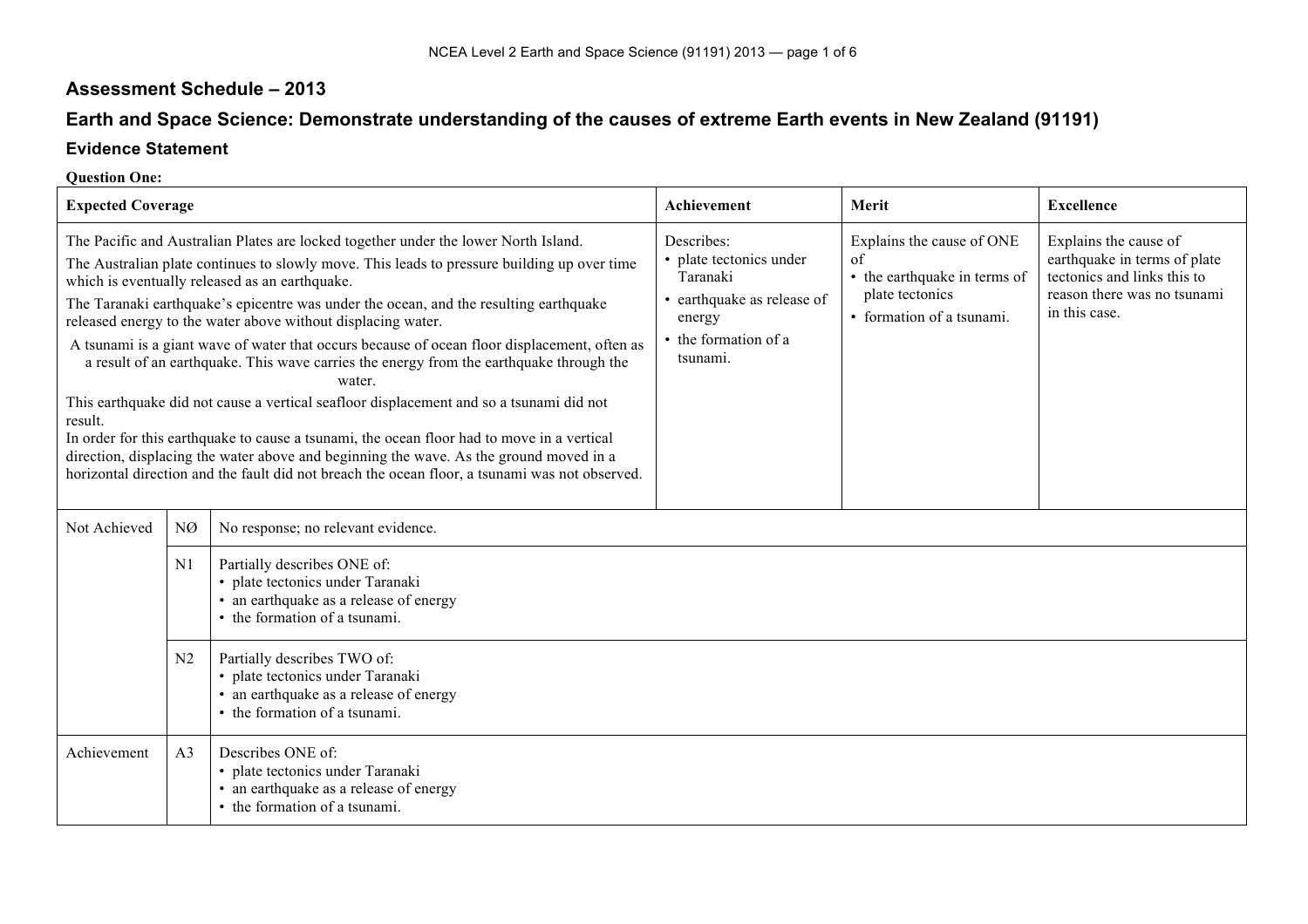|            | A <sub>4</sub> | Describes TWO of:<br>· plate tectonics under Taranaki<br>• an earthquake as a release of energy<br>• the formation of a tsunami.                                                               |
|------------|----------------|------------------------------------------------------------------------------------------------------------------------------------------------------------------------------------------------|
| Merit      | M <sub>5</sub> | Explains the cause of ONE:<br>• the earthquake in terms of plate tectonics<br>• The earthquake in terms of the formation of a tsunami.                                                         |
|            | M6             | Explains the cause of BOTH:<br>• the earthquake in terms of plate tectonics<br>• The earthquake in terms of the formation of a tsunami.                                                        |
| Excellence | E7             | Explains the cause of the earthquake in terms of plate tectonics and links this to reason there was no tsunami in this case.                                                                   |
|            | E8             | Explains the cause of the earthquake in terms of plate tectonics and links this to energy released by the earthquake is in horizontal plane only, which results in no<br>tsunami in this case. |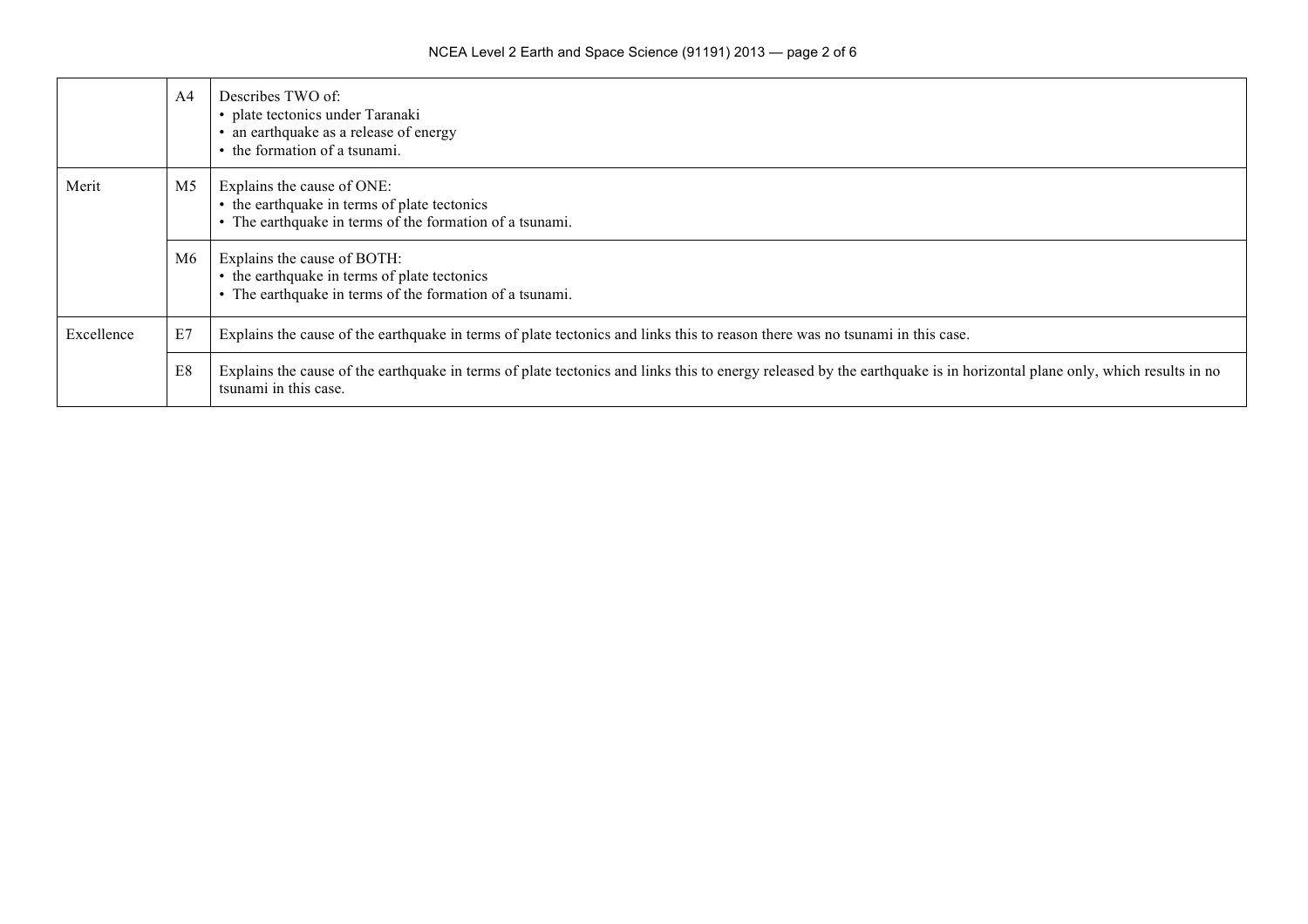| <b>Question Two:</b>                                                                                                                                                                                                                                                                                                                                                                                                                                                                                                                                                                                                                                                                                                                                                                                                                                                                                                                                                                                                                                                                                                                                                                                                                                                                                         |                |                                                                                                                                                                                                                                                                                   |                                                                                                                                                                                                                                                        |                                                                                                                                                                                                                                                  |                   |  |  |
|--------------------------------------------------------------------------------------------------------------------------------------------------------------------------------------------------------------------------------------------------------------------------------------------------------------------------------------------------------------------------------------------------------------------------------------------------------------------------------------------------------------------------------------------------------------------------------------------------------------------------------------------------------------------------------------------------------------------------------------------------------------------------------------------------------------------------------------------------------------------------------------------------------------------------------------------------------------------------------------------------------------------------------------------------------------------------------------------------------------------------------------------------------------------------------------------------------------------------------------------------------------------------------------------------------------|----------------|-----------------------------------------------------------------------------------------------------------------------------------------------------------------------------------------------------------------------------------------------------------------------------------|--------------------------------------------------------------------------------------------------------------------------------------------------------------------------------------------------------------------------------------------------------|--------------------------------------------------------------------------------------------------------------------------------------------------------------------------------------------------------------------------------------------------|-------------------|--|--|
| <b>Expected Coverage</b>                                                                                                                                                                                                                                                                                                                                                                                                                                                                                                                                                                                                                                                                                                                                                                                                                                                                                                                                                                                                                                                                                                                                                                                                                                                                                     |                |                                                                                                                                                                                                                                                                                   | Achievement                                                                                                                                                                                                                                            | Merit                                                                                                                                                                                                                                            | <b>Excellence</b> |  |  |
| The Taupo Volcanic Zone (TVZ) is an area of NZ where the Pacific Plate is subducting<br>beneath the Australia Plate. The subducting oceanic Pacific plate is forced downwards<br>towards the mantle. An increase in temperature and chemical reactions due to large amounts<br>of water present in the Pacific Plate create areas of molten rock (magma). This hot magma is<br>less dense than the surrounding rock; it rises up through the continental crust of the<br>Australian Plate.<br>As the magma rises, it comes close to ground water reservoirs. This water heats up and tries<br>to rise upwards through cracks / weaknesses in the crust. A geyser forms when this water<br>from the underground reservoir cannot move upwards freely and gets forced through a<br>narrow opening in the crust. This causes the water to become highly pressurised and increase<br>in temperature until it is above boiling point $(100^{\circ}C)$ . The pressure continues to build up and<br>eventually the water and steam will erupt through an opening, creating the typical column of<br>water steam shooting up into the air. This relieves the pressure in the reservoir. Eventually,<br>the water will heat up again, the reservoir will fill from below, and the eruptive cycle will<br>begin again. |                | Describes:<br>• Subduction under TVZ<br>as Pacific Plate (PP)<br>subducts and melts<br>beneath Australian Plate<br>(AP) due to PP being<br>more dense than AP.<br>• Geysers are made up of<br>ground water heated by<br>moving magma through<br>a narrow opening in the<br>crust. | Explains how subduction<br>occurs under TVZ, leading<br>to hot magma rising and<br>heating ground water in<br>reservoirs which causes it to<br>rise upwards through<br>weaknesses in crust and<br>finally out a narrow opening<br>into the atmosphere. | Explains how subduction<br>occurs under the TVZ with a<br>water-logged oceanic plate<br>subducting under a<br>continental plate leading to<br>ground water being heated,<br>pressurised, and forced<br>upwards through weakness in<br>the crust. |                   |  |  |
| Not Achieved                                                                                                                                                                                                                                                                                                                                                                                                                                                                                                                                                                                                                                                                                                                                                                                                                                                                                                                                                                                                                                                                                                                                                                                                                                                                                                 | NØ             | No response; no relevant evidence.                                                                                                                                                                                                                                                |                                                                                                                                                                                                                                                        |                                                                                                                                                                                                                                                  |                   |  |  |
|                                                                                                                                                                                                                                                                                                                                                                                                                                                                                                                                                                                                                                                                                                                                                                                                                                                                                                                                                                                                                                                                                                                                                                                                                                                                                                              | N1             | Partially describes ONE of:<br>• Pacific plate subducting under the Australian plate<br>• the plate melts, forming magma under surface<br>• gives characteristic of geyser erupting.                                                                                              |                                                                                                                                                                                                                                                        |                                                                                                                                                                                                                                                  |                   |  |  |
|                                                                                                                                                                                                                                                                                                                                                                                                                                                                                                                                                                                                                                                                                                                                                                                                                                                                                                                                                                                                                                                                                                                                                                                                                                                                                                              | N2             | Partially describes TWO of:<br>• Pacific plate subducting under the Australian plate<br>• the plate melts, forming magma under surface<br>• gives characteristic of geyser erupting.                                                                                              |                                                                                                                                                                                                                                                        |                                                                                                                                                                                                                                                  |                   |  |  |
| Achievement                                                                                                                                                                                                                                                                                                                                                                                                                                                                                                                                                                                                                                                                                                                                                                                                                                                                                                                                                                                                                                                                                                                                                                                                                                                                                                  | A <sub>3</sub> | Describes ONE of:<br>• process of subduction<br>• magma rising through crust<br>• magma heating ground water.                                                                                                                                                                     |                                                                                                                                                                                                                                                        |                                                                                                                                                                                                                                                  |                   |  |  |
|                                                                                                                                                                                                                                                                                                                                                                                                                                                                                                                                                                                                                                                                                                                                                                                                                                                                                                                                                                                                                                                                                                                                                                                                                                                                                                              | A <sub>4</sub> | Describes TWO of:<br>• process of subduction<br>• magma rising through crust<br>• magma heating ground water.                                                                                                                                                                     |                                                                                                                                                                                                                                                        |                                                                                                                                                                                                                                                  |                   |  |  |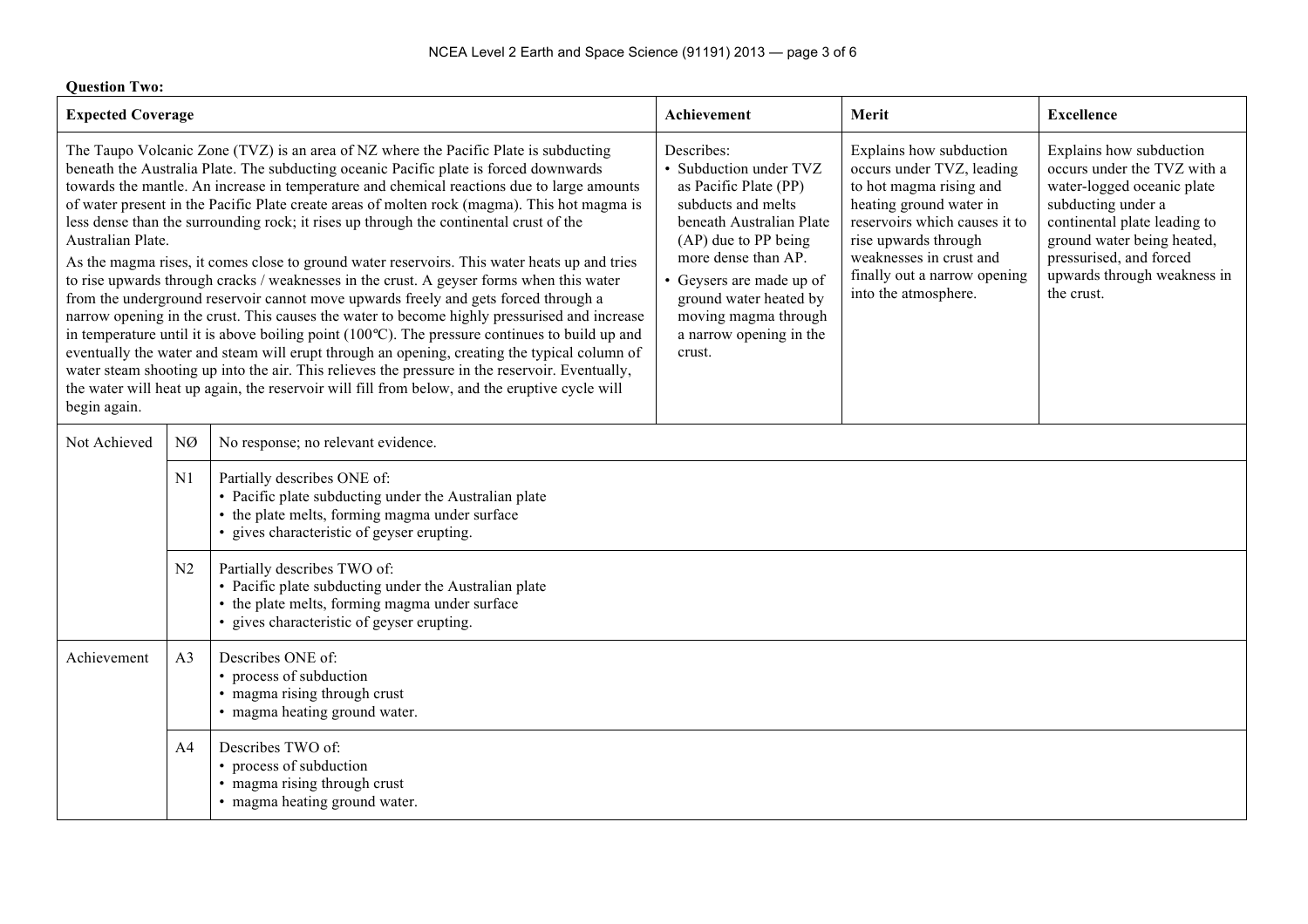| Merit      | M <sub>5</sub> | Explains how subduction leads to magma heating ground water.                                                                                                                       |  |  |
|------------|----------------|------------------------------------------------------------------------------------------------------------------------------------------------------------------------------------|--|--|
|            | M6             | Candidate explains how subduction leads to magma heating ground water which rises through crust.                                                                                   |  |  |
| Excellence | E7             | Candidate explains in detail how subduction zone under Pohutu leads to superheated water and steam erupting from geyser under pressure.                                            |  |  |
|            | E8             | Candidate explains in detail how subduction zone under Pohutu leads to superheated water and steam erupting from geyser under pressure regularly due to refilling<br>of reservoir. |  |  |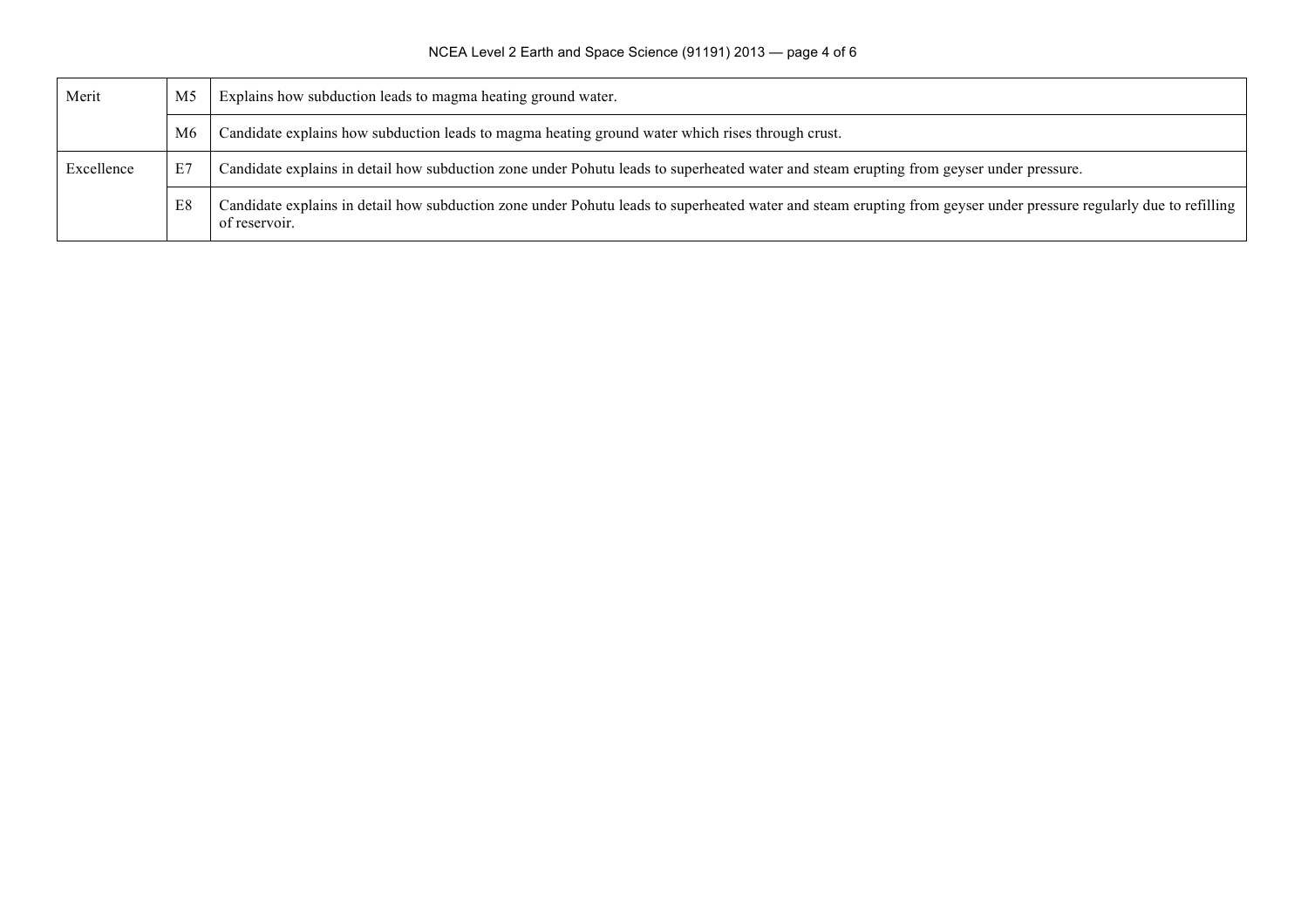| <b>Question Three:</b>                                                                                                                                                                                                                                                                                                                                                                                                                                                                                                                                                                                                                                                                          |                                                                          |                                                                                                                                                                                                                                                                                                                                                                                                                                                                                                                                                                                                                                                  |                                                                                                                                             |                                                                                                |                                                                                                                                                                          |  |
|-------------------------------------------------------------------------------------------------------------------------------------------------------------------------------------------------------------------------------------------------------------------------------------------------------------------------------------------------------------------------------------------------------------------------------------------------------------------------------------------------------------------------------------------------------------------------------------------------------------------------------------------------------------------------------------------------|--------------------------------------------------------------------------|--------------------------------------------------------------------------------------------------------------------------------------------------------------------------------------------------------------------------------------------------------------------------------------------------------------------------------------------------------------------------------------------------------------------------------------------------------------------------------------------------------------------------------------------------------------------------------------------------------------------------------------------------|---------------------------------------------------------------------------------------------------------------------------------------------|------------------------------------------------------------------------------------------------|--------------------------------------------------------------------------------------------------------------------------------------------------------------------------|--|
| <b>Expected Coverage</b>                                                                                                                                                                                                                                                                                                                                                                                                                                                                                                                                                                                                                                                                        |                                                                          |                                                                                                                                                                                                                                                                                                                                                                                                                                                                                                                                                                                                                                                  | Achievement                                                                                                                                 | Merit                                                                                          | <b>Excellence</b>                                                                                                                                                        |  |
| The North Island volcanoes are formed because magma is produced when the Pacific plate<br>is forced under the Australian plate, 'subduction'. As the denser oceanic crust of the Pacific<br>plate is forced down below the less dense continental crust of the Australian plate, it carries<br>water down with it. Fractional melting and reactions between the water, crust, and mantle<br>form pockets of gas-rich molten magma. This magma is less dense than the surrounding<br>material and begins to rise to the surface. When it reaches the surface, it creates volcanic<br>activity.<br>The three different types of lava / eruptions are due to the composition of the lava erupting. |                                                                          |                                                                                                                                                                                                                                                                                                                                                                                                                                                                                                                                                                                                                                                  | Describes:<br>• how different types of<br>volcano / lava are formed<br>• how different lava causes<br>different volcanic forms /<br>shapes. | Explains how subduction<br>zone leads to different types<br>of volcano / lava being<br>formed. | Explains in detail how one<br>subduction zone can provide<br>conditions that make different<br>types of eruption possible<br>including details of lava type /<br>origin. |  |
|                                                                                                                                                                                                                                                                                                                                                                                                                                                                                                                                                                                                                                                                                                 |                                                                          | Basaltic magma is formed by fractional melting of the oceanic crust. This type of magma is<br>more fluid, hotter, lower silica and usually gas-poor. This means it is generally less<br>explosive, because there is less gas dissolved in the magma and it can be released more<br>easily. The Mt Tarawera eruption of 1886 erupted only basalt which could have come from<br>molten oceanic crust or molten mantgle material due to rifting / fissure in this area.<br>Towards the east coast the magma that has risen to the surface is of molten oceanic crust or<br>molten magma material so is basaltic and erupted on Mt Tarawera in 1886. |                                                                                                                                             |                                                                                                |                                                                                                                                                                          |  |
| Rhyolite magma is formed when basaltic magma pools and melts the overlying continental<br>crust, which is then erupted. Rhyolite magma is rich in silica and gas-rich, so it is thick,<br>viscous and highly explosive. The Lake Taupo eruption (26 500 years ago) was lava that<br>was molten continental crust only and so Rhyolite lava was produced. The magma which<br>has risen towards the middle of the North Island is made up of molten continental crust so<br>is rhyolitic and erupted to form Lake Taupo.                                                                                                                                                                          |                                                                          |                                                                                                                                                                                                                                                                                                                                                                                                                                                                                                                                                                                                                                                  |                                                                                                                                             |                                                                                                |                                                                                                                                                                          |  |
| Mt Ruapehu's andesitic lava results from a mixture of molten oceanic and continental crust<br>which causes the intermediate nature of the magma in terms of its viscosity, silica content<br>and explosiveness. The Magma that formed towards the west of the volcanic zone is a<br>mixture of both molten oceanic and continental crust and erupted on Mt Ruapehu.<br>These three different types of volcanic eruptions can be found in the North Island due to                                                                                                                                                                                                                                |                                                                          |                                                                                                                                                                                                                                                                                                                                                                                                                                                                                                                                                                                                                                                  |                                                                                                                                             |                                                                                                |                                                                                                                                                                          |  |
|                                                                                                                                                                                                                                                                                                                                                                                                                                                                                                                                                                                                                                                                                                 | the subduction zone of oceanic crust subducting under continental crust. |                                                                                                                                                                                                                                                                                                                                                                                                                                                                                                                                                                                                                                                  |                                                                                                                                             |                                                                                                |                                                                                                                                                                          |  |
| Not Achieved                                                                                                                                                                                                                                                                                                                                                                                                                                                                                                                                                                                                                                                                                    | NØ                                                                       | No response; no relevant evidence.                                                                                                                                                                                                                                                                                                                                                                                                                                                                                                                                                                                                               |                                                                                                                                             |                                                                                                |                                                                                                                                                                          |  |
|                                                                                                                                                                                                                                                                                                                                                                                                                                                                                                                                                                                                                                                                                                 | N1                                                                       | Partial description of how one specified type of lava is formed OR how one specified type of lava leads to one volcanic shape.                                                                                                                                                                                                                                                                                                                                                                                                                                                                                                                   |                                                                                                                                             |                                                                                                |                                                                                                                                                                          |  |
|                                                                                                                                                                                                                                                                                                                                                                                                                                                                                                                                                                                                                                                                                                 | N2                                                                       | Partial descriptions of how TWO different types of lava are formed OR how the different TWO types of lava lead to different volcanic shapes.                                                                                                                                                                                                                                                                                                                                                                                                                                                                                                     |                                                                                                                                             |                                                                                                |                                                                                                                                                                          |  |
| Achievement                                                                                                                                                                                                                                                                                                                                                                                                                                                                                                                                                                                                                                                                                     | A3                                                                       | Describes how ONE different types of lava are formed OR how the different TWO types of lava lead to different volcanic shapes.                                                                                                                                                                                                                                                                                                                                                                                                                                                                                                                   |                                                                                                                                             |                                                                                                |                                                                                                                                                                          |  |